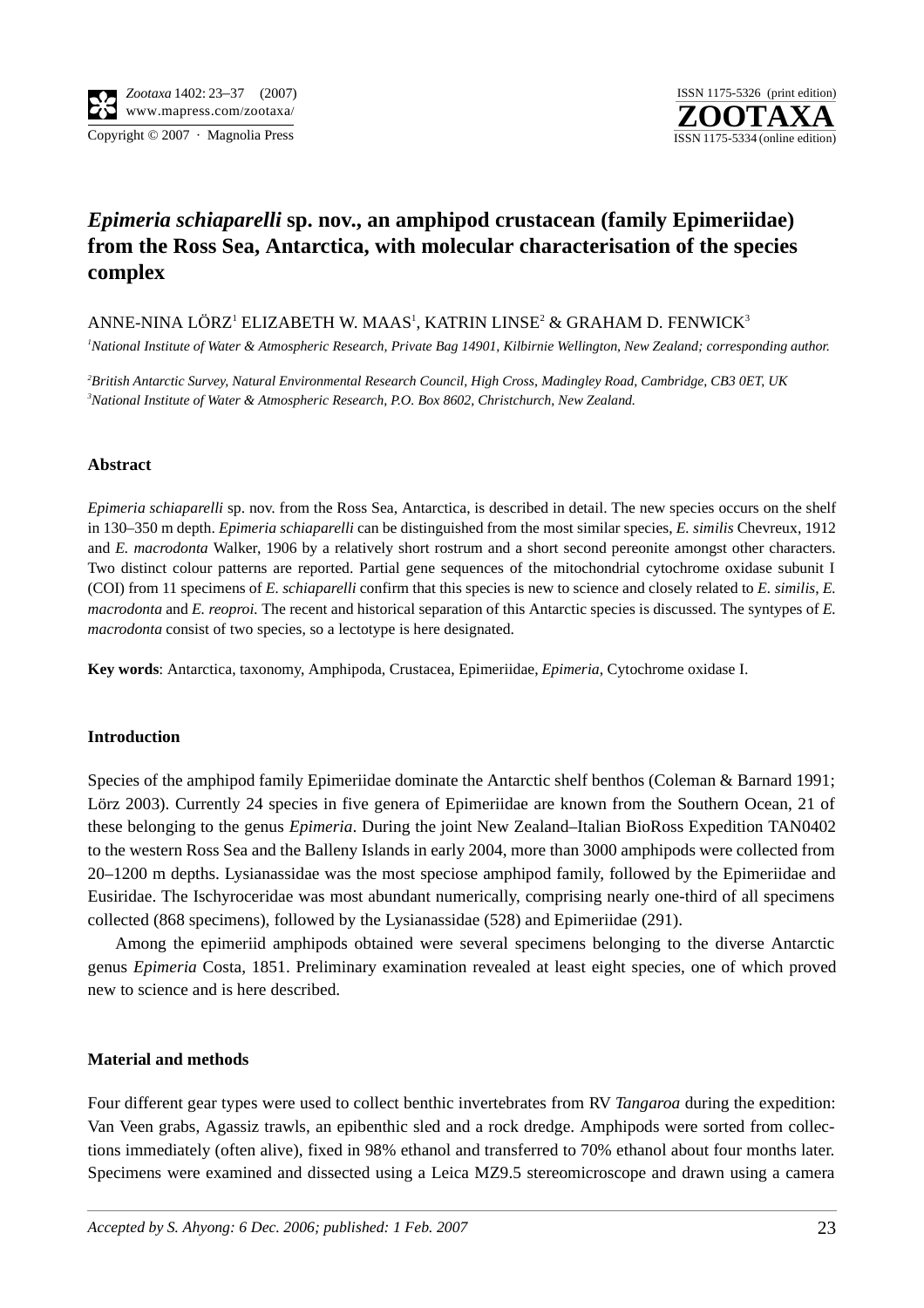lucida attachment. Small appendages (mouthparts, uropods, telson) were temporarily mounted in lactic acid, stained with lignin pink and examined and drawn using a Nikon compound microscope fitted with a camera lucida. The body lengths of specimens examined were measured by tracing individual's mid-trunk lengths (tip of the rostrum to end of telson) using a camera lucida, measuring this curved length and then converting this to actual animal body length by correcting for magnification. All illustrations were inked electronically using a Wacom Board.

Setal terminology follows Watling (1989). Within the description, abbreviations are used for slender setae (SS) and robust setae (RS). We use the terms cusp and spine to refer to non-articulating processes or extensions of the cuticle.

Type material is held in the National Institute of Water and Atmospheric Research Invertebrate Collection at Wellington (NIWA), New Zealand. Additional paratypes were deposited at the Museum für Naturkunde (ZMB), Berlin, Germany, and the National Museum of New Zealand Te Papa Tongarewa (NMNZ), Wellington, New Zealand.

Genomic DNA was isolated from amphipod pereopods using the DNEasy tissue extraction kit (Qiagen Ltd) and quantified using the PicoGreen quantification kit (Molecular Probes, Invitrogen Ltd). The partial mitochondrial cytochrome oxidase subunit I (COI) gene was amplified using the universals primers described by Folmer *et al*. 1994 using Eppendorf HotMaster® Mix (Eppendorf, Germany), 0.2 µM of each primer and between 20–200 ng of genomic DNA. PCR reactions were carried out in a GeneAmp 2720 thermocycler (Applied Biosystems, Foster City, California, USA) using the following conditions: an initial hold at 95ºC for 5 minutes and then 30 cycles of 95ºC for 30 seconds; 50ºC for 30 seconds; 72ºC for 1.5 minutes; and a final extension at 72ºC for 7 minutes. PCR products were purified using QIAquick Spin Columns (Qiagen Ltd) and quantified using the PicoGreen Kit (Molecular Probes, Invitrogen Ltd). Sequencing of the COI gene was carried out by the Allan Wilson Centre Genome Service, Massey University, Palmerston North, New Zealand, using the amplification primers.

The proof-read sequences of the 11 specimens were aligned using ARB software (Ludwig *et al.* 2004) against reference sequences of other *Epimeria* species (*E. georgiana*, *E. macrodonta*, *E. reoproi*, *E. robusta*, *E. rubrieques*, *E. similis*) and *Eusirus* cf. *perdentatus* Chevreux, 1912 obtained from European Molecular Biology Laboratory (EMBL) genome sequence database. *Eusirus* cf. *perdentatus* was chosen as the outgroup, as it had previously been used by Lörz & Held (2004) for this purposes for the analysis of species within the Epimeriidae family and had proven to be useful. Evolutionary distances were calculated from sequence pair dissimilarities using only unambiguously sequenced positions, and phylograms were generated using PAUP\*4.0b10 (Swofford 2002) under the heuristic search (parameters used: random addition sequence, TBR 100 replicates). To assess relative support for clades, 1000 bootstrap replicates were calculated in PAUP\*. The partial COI gene sequences determined in this study are deposited in the EMBL database and the accession number for each specimen is shown in Table 2.

# **Systematics Order AMPHIPODA Latreille, 1816 Suborder GAMMARIDEA Latreille, 1802 Family EPIMERIIDAE Boeck, 1871**

## **Genus** *Epimeria* **Costa, 1851**

The most recent family diagnosis for the Epimeriidae is that of Coleman and Barnard (1991), and Barnard and Karaman (1991), respectively. The first volume of *Synopsis of benthic Amphipoda of the Southern Ocean* by Charles Oliver Coleman, including a key to the Antarctic species of Epimeriidae, will be published shortly.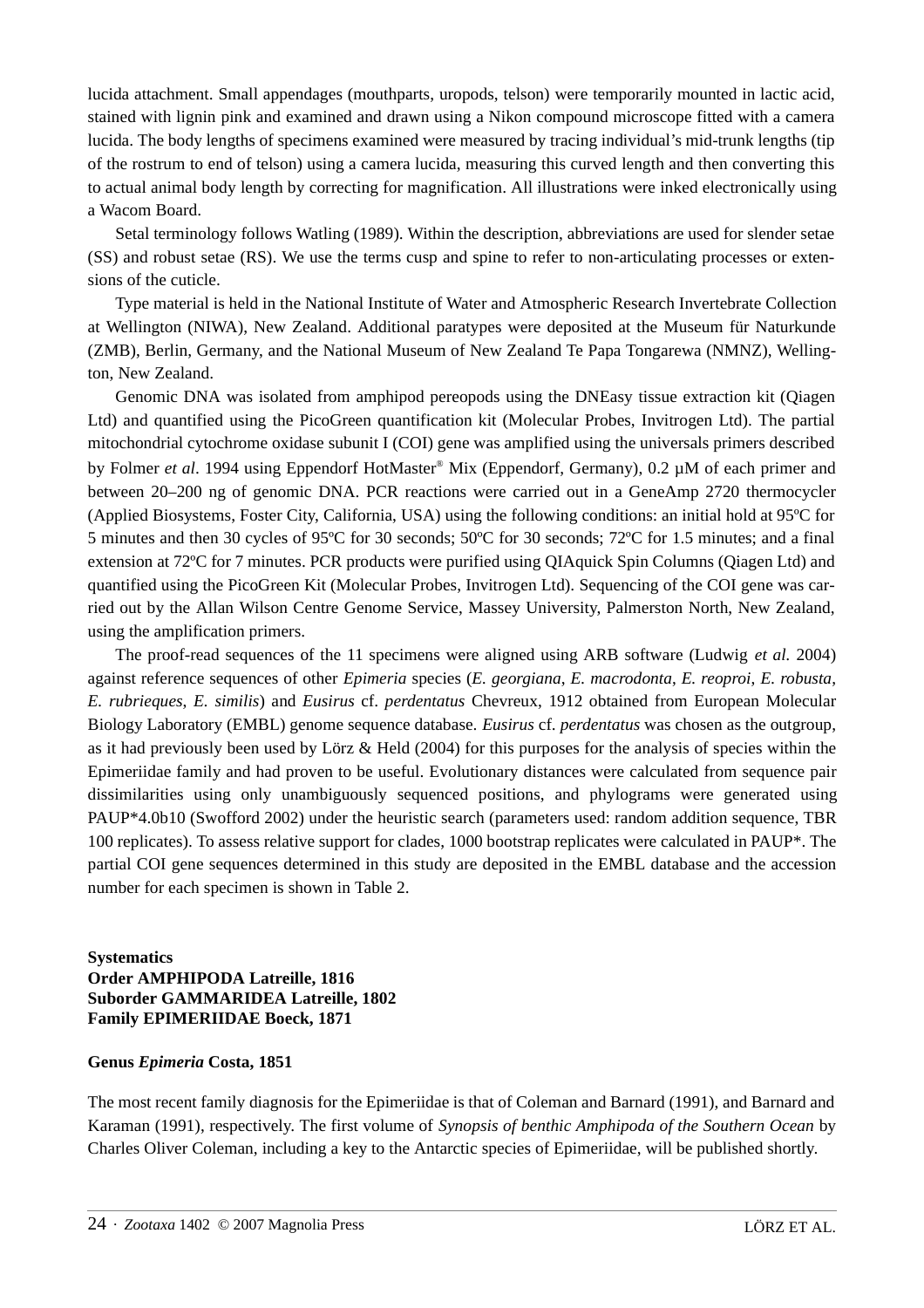# *Epimeria schiaparelli* **sp. nov. (Figs 1–7)**

*Material examined (all western Ross Sea, Antarctica)* 

Holotype: ovig. ? (29.9 mm,), NIWA 18174, TAN0402/195, epibenthic sled, 71° 37.32–37.14' S, 170° 55.38–55.54' E, 28 February 2004, 244 m.



**FIGURE 1.** *Epimeria schiaparelli* sp. nov. Holotype, 29.9 mm, NIWA 18174. A, lateral habitus; B, head; C, dorsal habitus.

Paratypes: Each registration number refers to a single specimen unless otherwise stated; NIWA 18175, adult ?, 21.6 mm, NIWA 18187, seven specimens, TAN0402/195, epibenthic sled, 71° 37.32–37.14'S, 170° 55.38–55.54E, 28 February 2004, 244 m; NIWA 18181, NIWA 18183, NIWA 18193, NIWA 18198, TAN0402/22, epibenthic sled, 71° 48.06'–47.91'S, 170° 56.48'-57.56'E, 09 February 2004, 151 m; NIWA 18184, TAN0402/25, epibenthic sled, 71° 47.92–47.78'S, 170° 55.97-56.95'E, 09 February 2004, 127 m; NIWA 18202, TAN0402/33, epibenthic sled, 71° 45.28–45.35'S, 171° 25.02– 23.94'E, 10 February 2004, 282 m; NIWA 18176, ovigerous, NIWA 18178, NIWA 18190, NIWA 18191, ZMB 27576–78, TAN0402/39,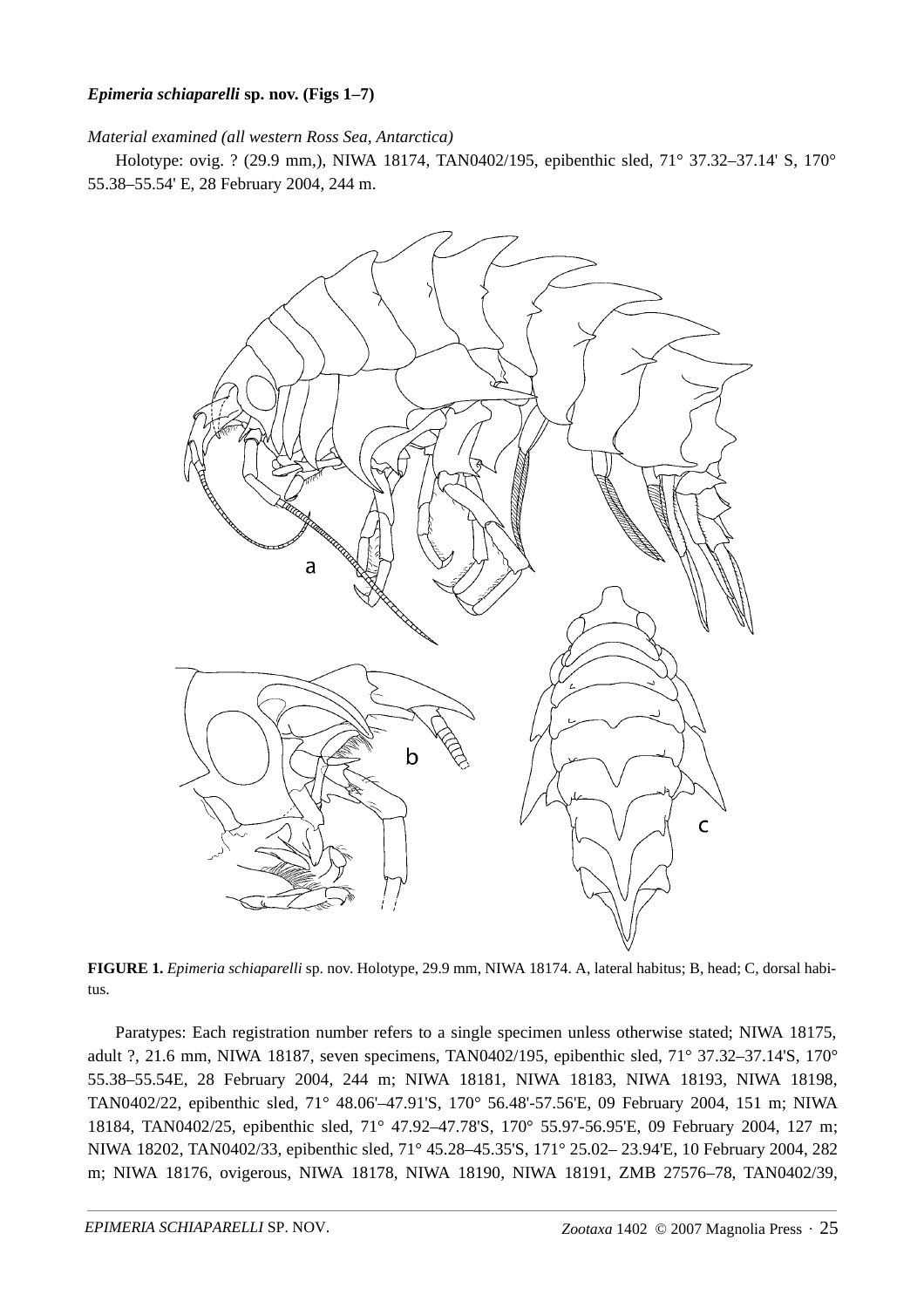epibenthic sled, 71° 45.30–45.53'S, 171° 8.55–9.16'E, 10 February 2004, 251 m; NIWA 18180, ZMB 27576– 78 (former NIWA 18196), TAN0402/112, epibenthic sled, 71° 17.61–17.77'S, 170° 34.60–35.45'E, 18 February 2004, 346 m; NIWA 18194, TAN0402/116, epibenthic sled, 71° 17.93–18.21'S, 170° 32.43–33.02'E, 18 February 2004, 312 m; NIWA 18182, TAN0402/33, epibenthic sled, 71° 45.28–45.35'S, 171° 25.02–23.94'E, 10 February 2004, 282 m; NIWA 18188, TAN0402/189, van Veen Grab, 71°34.49'S, 170°52.24'E, 27 February 2004, 231 m; NIWA 18177, NIWA 18195, NIWA 18197, NIWA 18199, TAN0402/140, epibenthic sled, 72° 0.81–1.08'S, 170° 46.47–45.97' E, 26 February 2004, 231 m; NIWA 18192, TAN0402/190, Epibenthic Sled, 71° 34.75–34.97'S, 170° 52.37–52.43'E, 27 February 2004, 230 m; NIWA 18187, NMNZ Cr. 10024 (former NIWA 18201, 3 specimens), TAN0402/195, epibenthic sled, 71° 37.32–37.14' S, 170° 55.38–55.54'E, 28 February 2004, 244 m; NIWA 18179, TAN0402/197, epibenthic sled, 71° 37.24–37.11'S, 170° 51.99– 52.73'E, 28 February 2004, 198 m; NIWA 18185, TAN0402/198, Van Veen grab, 71°37.04'S, 170°53.61'E, 28 February 2004, 222 m.



**FIGURE 2.** *Epimeria schiaparelli* sp. nov. Holotype, 29.9 mm, NIWA 18174. A, maxilla 2; B, maxilla 1; C, mandible; D, maxilliped; E, lower lip.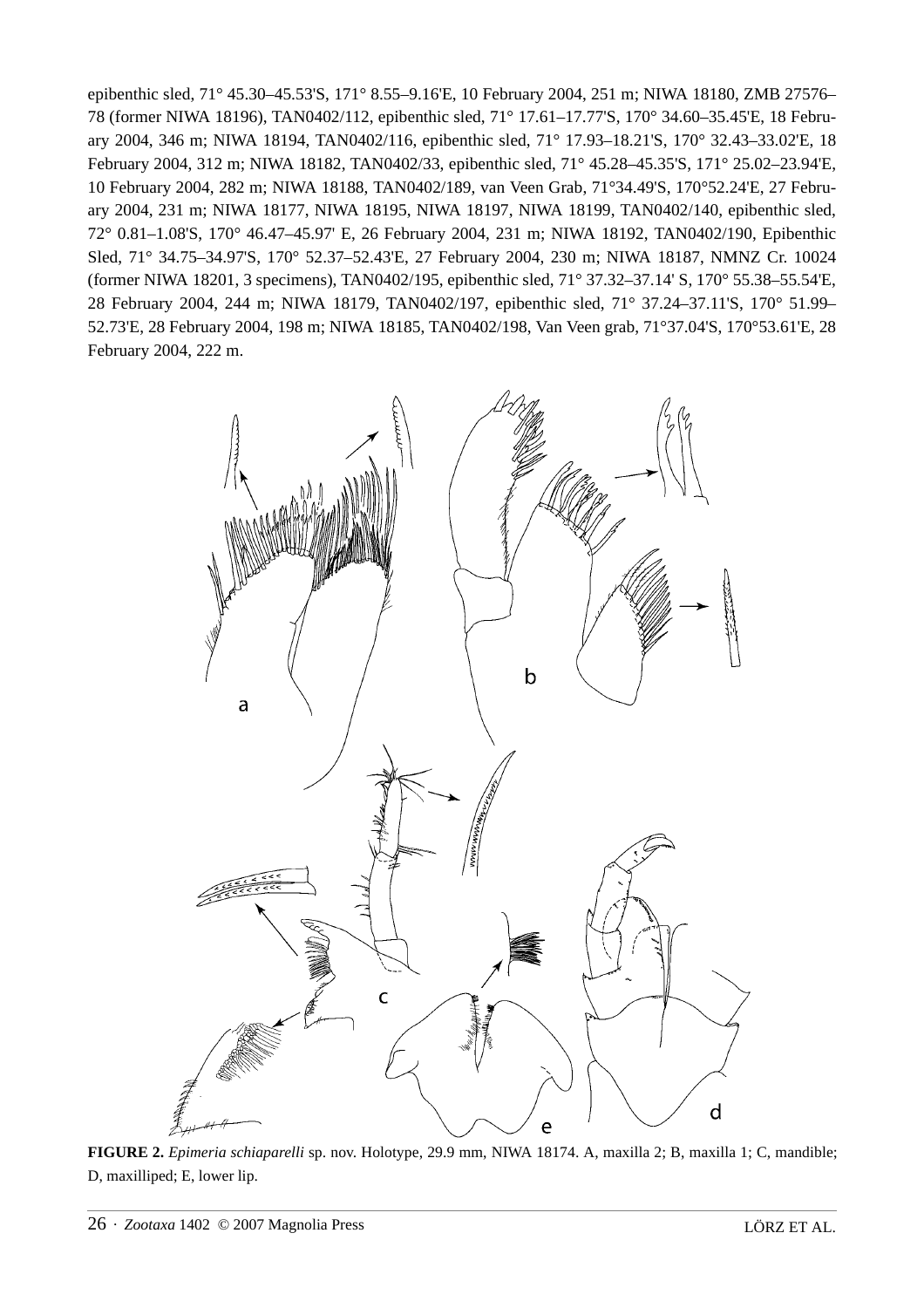# *Etymology*

The species is dedicated to Dr Stefano Schiaparelli, who kindly shared his enthusiasm and knowledge on board during the BioRoss Antarctic expedition.



**FIGURE 3.** *Epimeria schiaparelli* sp. nov. Holotype, 29.9 mm, NIWA 18174. A, antenna 1; B, antenna 1 peduncle; C, antenna 2; D, coxa 1; E, coxa 2; F, coxa 3; G, coxa 4; H, coxa 5.

# *Description*

Head higher than long, anterior cephalic margin sinuous, lateral cephalic lobe acutely produced; rostrum (Fig. 1A, B) *c*. 1.5 x head length, reaching proximal part of antenna 1 peduncle article 2; eye oval, 0.5 x head height, set back from anterior cephalic lobe margin. Pereonite 1 subequal in length to head (excluding ros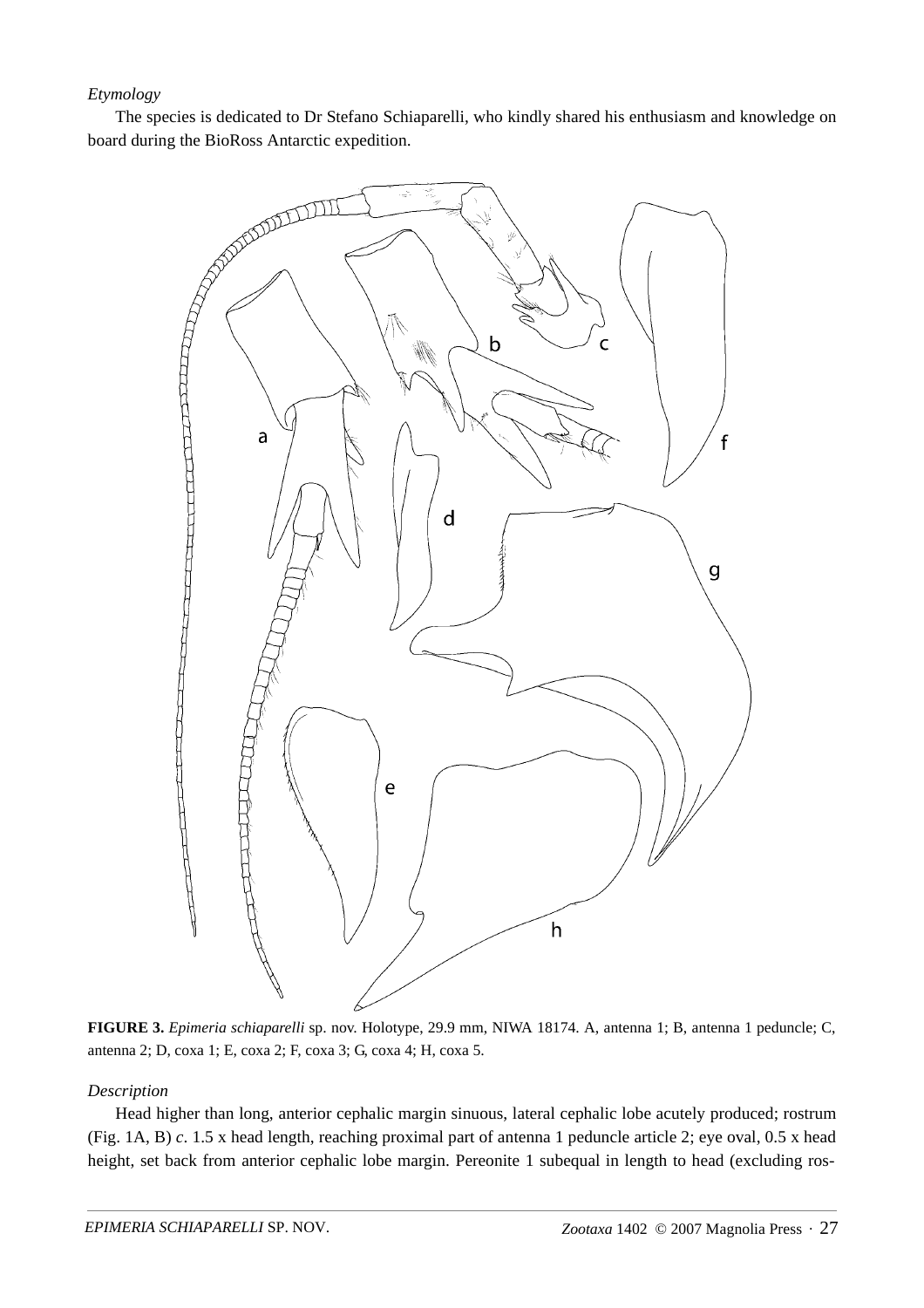trum), pereonite 2 *c*. 0.5 x length of 1, pereonites 1 and 2 lacking mid-dorsal or dorsolateral processes; pereonite 3 *c*. 1.3 x longer than 1, posterior margin with weak tooth appearing as thickening in lateral aspect, with weak dorsolateral process; pereonite 4 with blunt mid-dorsal process overhanging pereonite 5, blunt dorsolateral carina weakly developed; pereonites 5–7 and pleonites 1–3 with large, acute mid-dorsal teeth curved posteriorly to overhang following somite and distinct, dorsolateral processes, obtuse on 5–6, acute on 7 and pleonites 1–3. Epimeron 1 (Fig. 6A) narrow, anteroventral angle rounded, with acute posterodistal tooth, posterior margin concave distally; epimera 2–3 similar to 1, transverse ventral margins increasingly longer, posterior excavations shallower, posterodistal cusps increasingly produced. Urosomite 1 (Fig. 1A) with acute cone mid-dorsally, lacking dorsolateral processes; urosomite 2 shortest; urosomites 2 and 3 lacking mid-dorsal processes, with acute dorsolateral carinae at posterior margin.



**FIGURE 4.** *Epimeria schiaparelli* sp. nov. Holotype, 29.9 mm, NIWA 18174. A, gnathopod 1; B, detail of gnathopod 1; C, gnathopod 2; D, detail of gnathopod 2.

Antenna 1 (Fig. 3A, B): peduncle article 1 with many plumose setae distal margin with 2 short and 1 long processes; article 2 with 2 long acute processes distally, length (including processes) slightly shorter than article 1; article 3 shortest; accessory flagellum scale-like; primary flagellum of 35 articles. Antenna 2 (Fig. 3C) (longer than A1; article 2 with 2 large acute distal cusps; peduncle article 3 with short obtuse distal cusps; articles 4 and 5 lacking distal processes, lengths subequal; flagellum with 75 articles.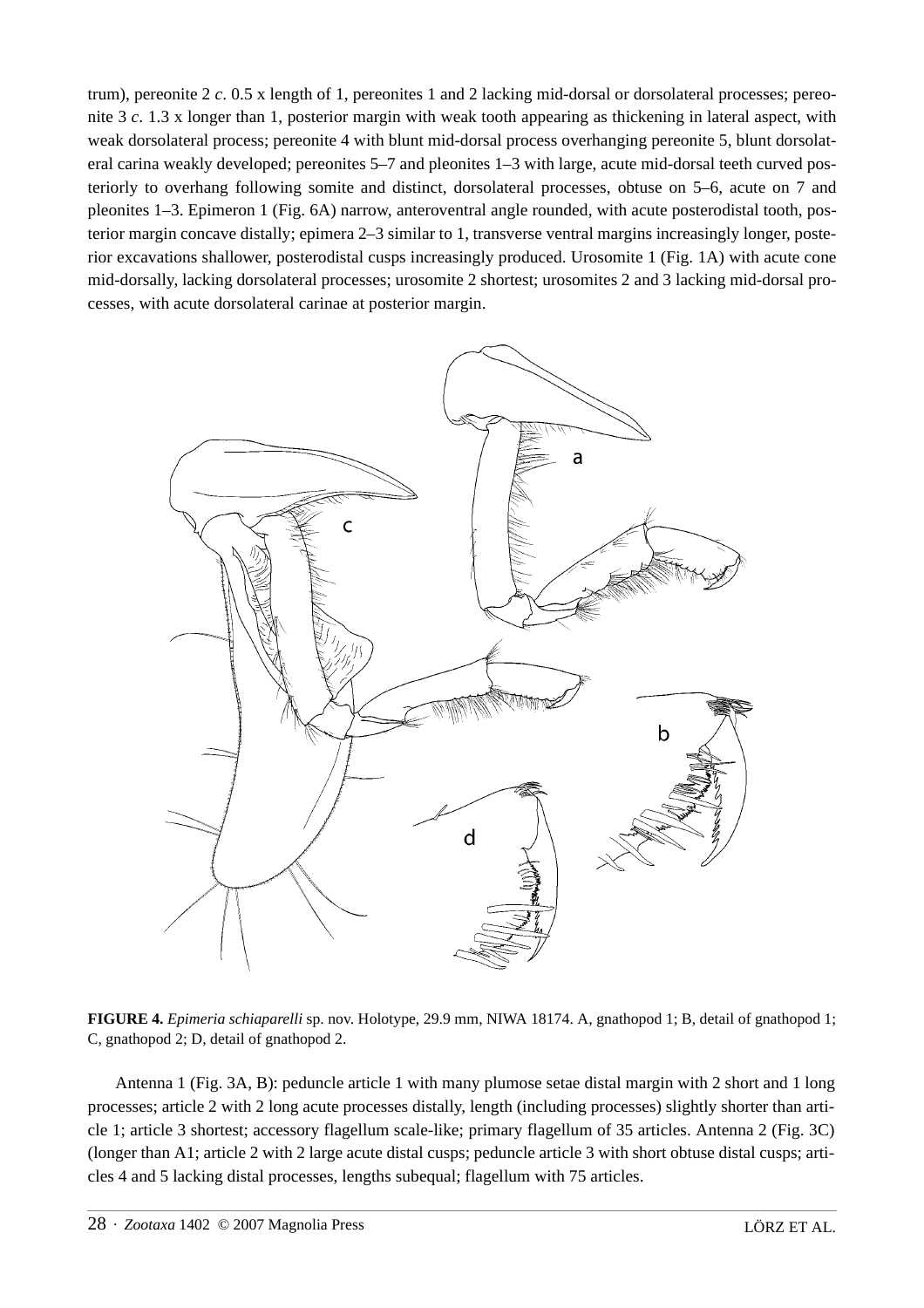Mandible (Fig. 2C): incisor and lacinia mobilis strongly dentate; molar produced and triturative; palp article 3 densely setose medially, with long stout SS distally. Lower lip (Fig. 2E) (hypopharynx) with wide lobes and groups of setae on distomedial angles, hypopharyngeal gap narrow. Maxilla 1 (Fig. 2B) medial plate subtriangular, obliquely convex inner margin with 11 stout, plumose SS; lateral plate distal margin oblique, with 11 medially lobate RS; palp strongly exceeding outer plate; palp article 1 short, article 2 slightly curved medially with stout SS distomedially, stout RS distally. Maxilla 2 (Fig. 2A) with long, distally crenulate setae distally on lateral and medial plates. Maxilliped (Fig. 2D) lateral plate broadly rounded distally, reaching midpoint of carpus, medial plate with nodular RS and a row of long plumose SS on medial, anterior face; palp medial margin strongly setose; merus distally expanded; dactyl with serrate medial margin.

Gnathopod 1 (Fig. 4A, B): coxa 1 long and slender, anterior margin straight, broadly rounded anterodistally to form acute posterodistal corner, posterior margin straight; basis linear, slender, both margins with numerous fine SS; merus slightly longer than ischium, anterior margin very short, distal margin oblique, posterodistal angle acute, setose; carpus slightly expanded distally, distal margin transverse, anterodistal angle with SS, distal half of posterior margin with long SS; propodus subrectangular, 0.6 x carpus length, anterior margin naked except for distal fringe of short SS, palm finely crenulate, slightly oblique, with cluster of RS defining rounded distal margin, posterior margin with numerous long SS; dactylus slender, slightly curved, posterior margin strongly serrate. Gnathopod 2 (Fig. 4C, D) slightly longer than gnathopod 1; coxa 2 similar in shape to coxa 1, tapering distally, posterior margin slightly concave; basis linear, extending 50% below coxa; merus short, 1.3 x ischium length, anterior margin very short, distal margin obliquely articulating with carpus, with group of 4 or 5 SS posterodistally; carpus curved proximally, widened distally to 0.3 x length, 4.5 x merus length, anterior margin naked except for transverse row of SS distally, posterior margin with numerous stout SS distally; propodus 0.6 x carpus length, 0.5 x as wide as long, palm almost transverse, rounded, finely crenulated, lined with numerous submarginal RS; dactylus large, slightly exceeding palm, posterior margin serrate. Pereopod 3 (Fig. 5A): coxa wider and slightly longer than coxa 2, posterior margin strongly concave; basis linear, extending just further than coxa, anterior margin finely setulose, posterior margin with 7 groups of SS; merus slightly expanded distally, anterodistal angle weakly produced into narrow flange overhanging distal *c*. 0.2 of carpus; carpus *c*. 0.5 x merus length, slightly widened distally, anterior margin naked, posterior margin with 6 pairs of RS; propodus 1.3 x carpus length, naked anteriorly, posterior margin with 8– 10 pairs of RS; dactylus stout, curved, 0.5 x propodus length. Pereopod 4 (Fig. 5B): coxa slightly longer than 3, 1.5 x longer than wide, anterior margin strongly convex, produced into stout, acute posterodistal cusp directed posterodistally, posterior margin divided at mid point by subacute cusp into two concave sections; basis to dactylus as for pereopod 3. Pereopod 5 (Fig. 5D): coxa subrectangular, wider than long, posterodistal corner produced as slender cusp c. 0.5 x length of rest of coxa; posterior margin weakly concave; basis scarcely covered by coxa, expanded into irregular posterior flange with proximal rounded lobe and acute triangular posterodistal tooth; merus constricted proximally, posterodistally produced to overhang *c*. 0.2 carpus; carpus slightly widened distally, 0.8 x merus length; propodus sublinear, subequal in length to merus, posterior margin with 8 pairs of RS; dactylus curved, stout, *c*. 0.5 x propodus length. Pereopod 6 (Fig. 5E): coxa anterior half hidden by coxa 5, anterior margin weakly concave, posterodistal corner produced into short, posterolateral tooth, posterior margin broadly rounded; basis to dactylus as in pereopod 5. Pereopod 7 (Fig. 5C): coxa subrectangular, 1.1 x wider than long, slightly narrower distally; basis expanded posteriorly, margin sinuous, broadly rounded proximally, distal concavity forming acute cusp at posterodistal angle; ischium to dactylus as in pereopods 5 and 6.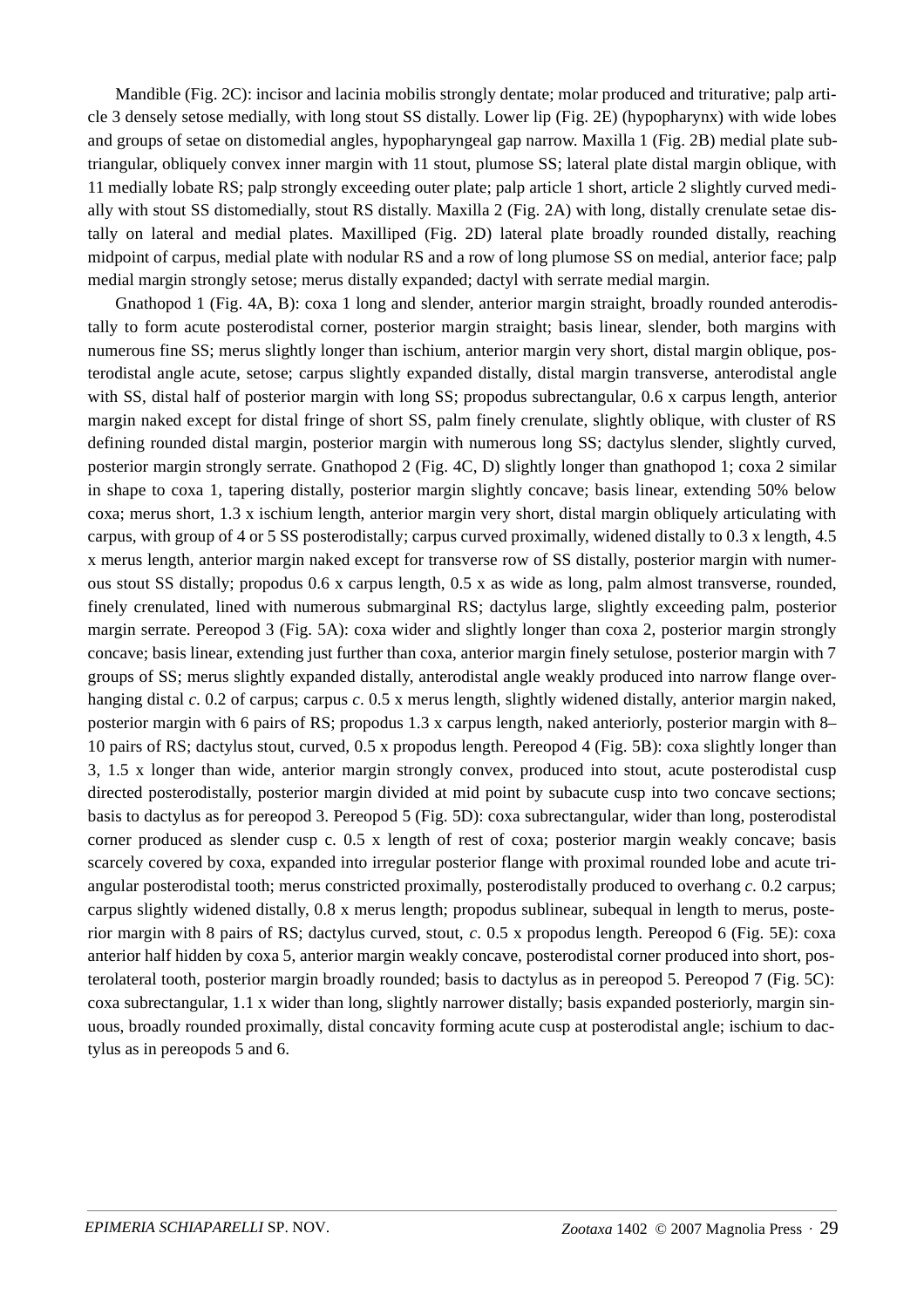

**FIGURE 5.** *Epimeria schiaparelli* sp. nov. Holotype, 29.9 mm, NIWA 18174. A, pereopod 3; B, pereopod 4; C, pereopod 7; D, pereopod 5; E, pereopod 6.

Uropods extending equally, rami apices naked. Uropod 1 (Fig. 6C): peduncle subequal in length to inner ramus, medial margin with few RS proximally and 1 distally, distal 0.6 of lateral margin with close row of short RS; inner ramus lateral margin with spaced row of short RS, medial margin with sparse RS; outer ramus marginally shorter than inner, marginal setation as in inner ramus. Uropod 2 (Fig. 6D): peduncle naked except for 1 or 2 short RS distally on each margin; inner ramus length 1.3 x outer ramus, medial margin with sparse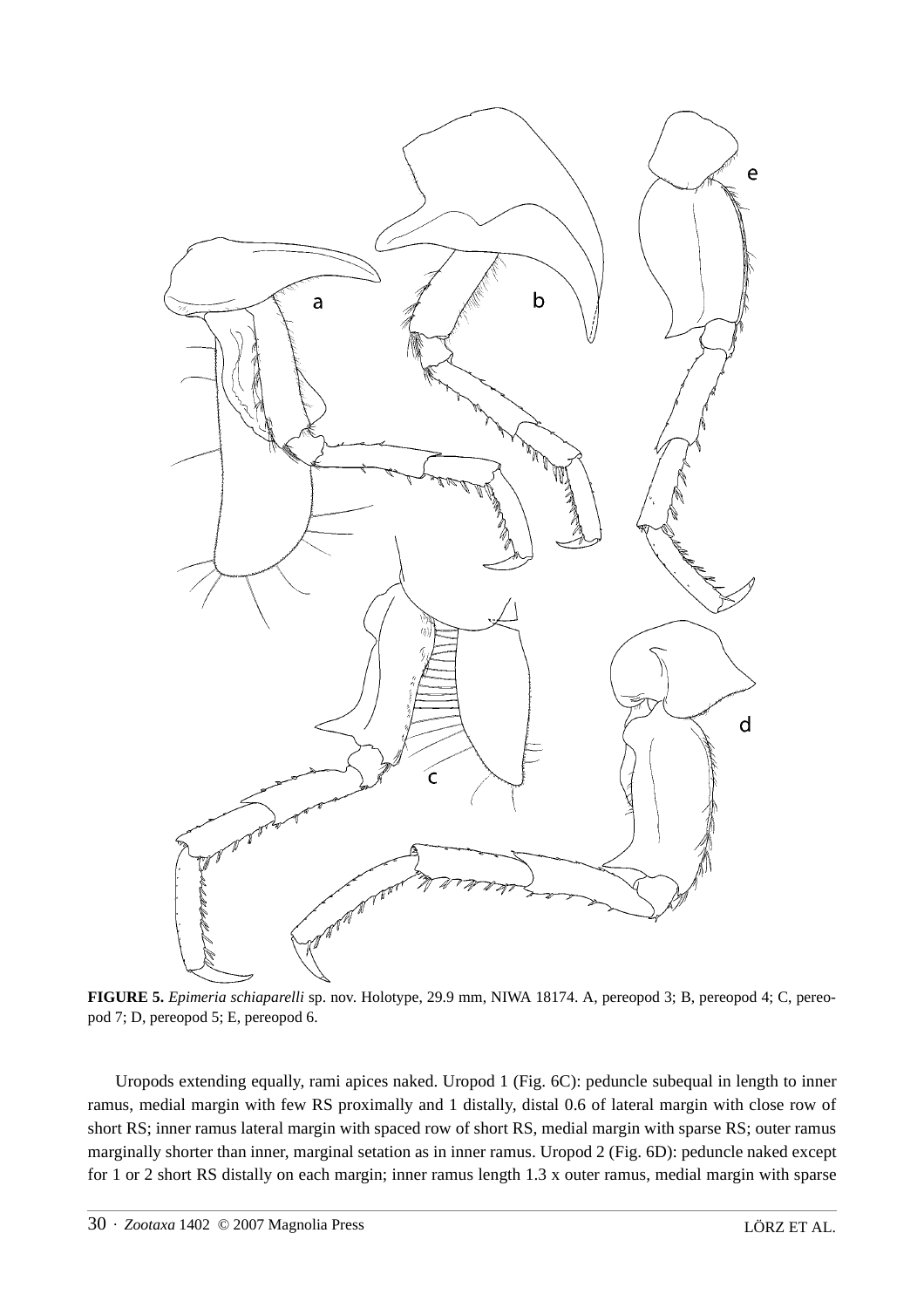RS, distal lateral margin with close RS; outer ramus 1.2 x peduncle length, both margins with close rows of short RS over mid 0.5 of length. Uropod 3 (Fig. 6E): peduncle short, *c*. 0.5 x length of inner ramus, produced into acute process extending *c*. 0.15 alongside inner ramus; outer ramus over 0.6 of its length, medial margin with sparse row of short RS along full length, inner margin with sparse short RS along distal 0.5 of length; outer ramus 0.8 x length of inner, almost twice as long as peduncle, lateral margin with dense row of RS over proximal 0.6 of length, medial margin with RS confined to distal 0.3 of length. Telson (Fig. 6B) weakly tapering to c. 0.8 of basal width proximally, 1.2 x longer than wide, v-shaped emargination 0.3 x length, lobes triangular, subacute, narrowly rounded apically.



**FIGURE 6**. *Epimeria schiaparelli* sp. nov. Holotype, 29.9 mm, NIWA 18174. A, lateral view of epimeral plates, urosome; uropods 1–3, and telson; B, telson; C, uropod 1; D, uropod 2; E, uropod 3.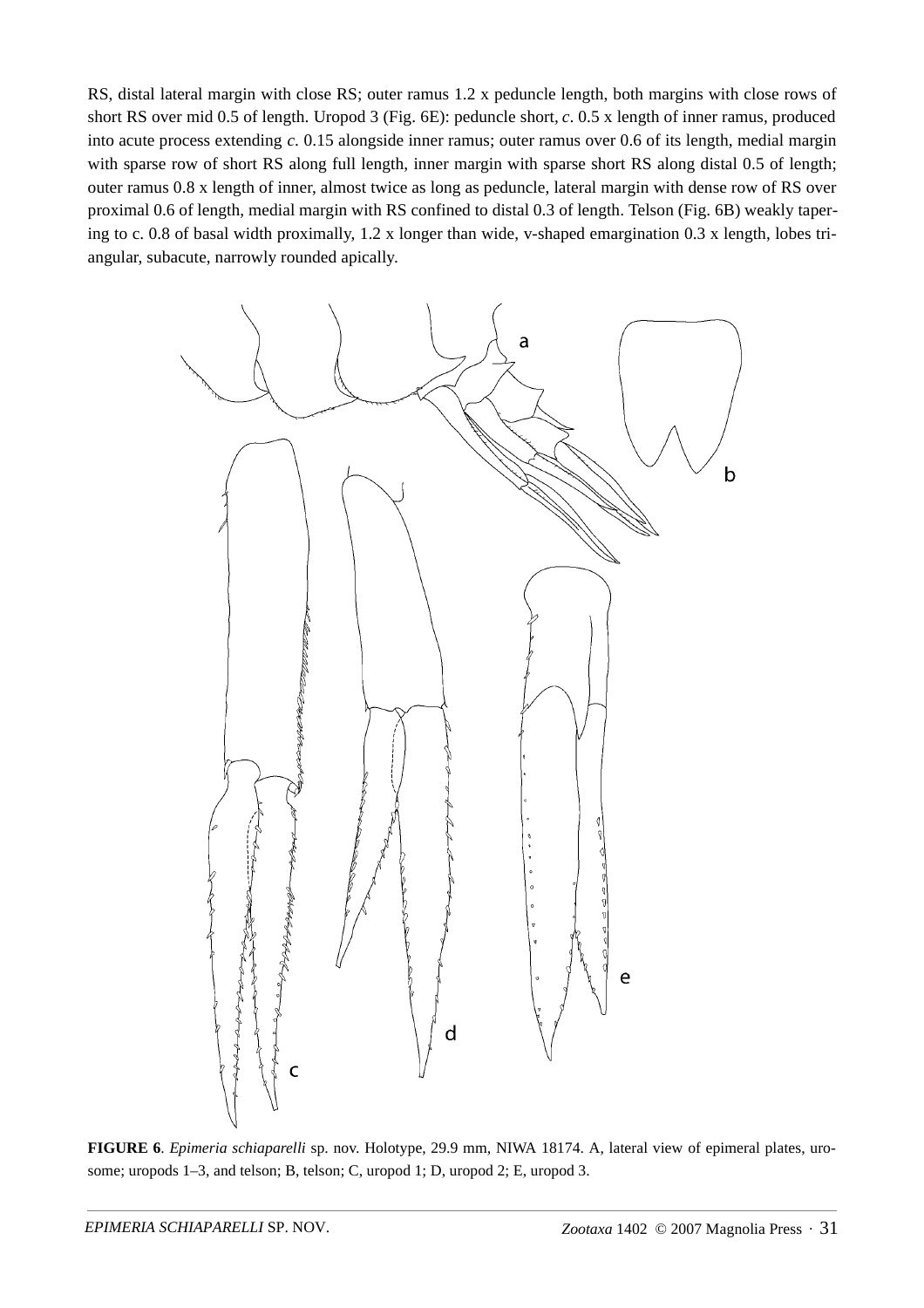# *Remarks*

The new species, *Epimeria schiaparelli* sp. nov., superficially resembles *Epimeria similis* Chevreux, 1912 and *E. macrodonta* Walker, 1906 in the dorsal armature of pereonites 3–7 and pleonites 1–3. *Epimeria schiaparelli*, however, lacks carinae on pereonites 1 and 2, has a relatively short flexed rostrum and pereonite 2 is short relative to pereonite 1. The main differences between species of this complex are summarized in Table 1.

| Characters                                             | E. schiaparelli            | E. similis                                   | E. macrodonta              |  |  |  |
|--------------------------------------------------------|----------------------------|----------------------------------------------|----------------------------|--|--|--|
| Rostrum: head length                                   | 1:1                        | 1:1                                          | 2:1                        |  |  |  |
| Antenna 1 article 2 lateral spine reaches article<br>3 | Yes                        | N <sub>0</sub>                               | Yes                        |  |  |  |
| Pereonite 1 mid-dorsal process                         | None                       | None                                         | Thickened posterior margin |  |  |  |
| Pereonite 2: 1 mid-dorsal length                       | 1:2                        | 1:1                                          | 1:2                        |  |  |  |
| Pereonite 2 mid-dorsal process                         | None                       | Thickened posterior<br>margin                | None                       |  |  |  |
| Pereonite 2 posterolateral process                     | None                       | Weak                                         | None                       |  |  |  |
| Pereonite 3 mid-dorsal process                         | Thickened posterior margin | Distinct carina                              | Distinct carina            |  |  |  |
| Pereonite 3 dorsolateral process                       | Weak                       | Well developed                               | Distinct process           |  |  |  |
| Dorsal teeth (carinae)                                 | Short and wide             | Short and wide                               | Long and narrow            |  |  |  |
| Gnathopods 1–2, carpus: propodus,                      | 1.5:1                      | 1:1                                          | 1.5:1                      |  |  |  |
| Pereopods 3–4, basis: merus                            | 1:1                        | 1.5:1                                        | 1:1                        |  |  |  |
| Uropod 3 peduncle: rami                                | 1:4                        | 1:3                                          | 1:3                        |  |  |  |
| Coxae $1-3$                                            | <b>Broader</b>             | <b>Broader</b>                               | <b>Narrow</b>              |  |  |  |
| Coxa 5 posterior spine extends to pereonite            | $>$ Mid 7                  | Mid 6                                        | Mid 7                      |  |  |  |
| Pleonite 3 mid-dorsal carina                           | Single, upright            | Bilobed, keel-like with<br>dorsal depression | Single, upright            |  |  |  |
| Basis of pereonite 5                                   | Straight                   | Straight                                     | Concave                    |  |  |  |
| Posterior margin of coxae 6–7                          | Rounded                    | Straight                                     | Rounded, convex            |  |  |  |

**TABLE 1.** Summary of morphological differences between *Epimeria schiaparelli* n. sp., *Epimeria similis* Chevreux, 1912 and *E. macrodonta* Walker, 1907.

## *Morphological variation*

The large dorsal pereonite and pleonite spines are so characteristic of species of *Epimeria* vary in size and shape in *E. schiaparelli*. The rostrum varies in relative length (mean rostrum: head ratio is  $1:1.33$  (n = 18)). In comparison, this ratio is greater in *E. macrodonta* ( $>$  2:1) and up to at least 3:1, as in the newly designated lectotype.

The lateral spine on article 2 of antenna 1 always exceeds the length of the unproduced article (mean ratio spine: article is 5.9 (n = 19)) in *E. schiaparelli.* In *E. macrodonta* the lateral spine of article 2 of the first antenna is always longer than article 2. In *E. similis*, however, the lateral spine of antenna 1 article 2 is always shorter than the unproduced article.

Slight variation is present in development of the mid-dorsal and dorsolateral processes on pereonite 3. In none of the specimens examined did the size of the pereonite 3 processes approach the equivalent processes on pereonite 4. A few specimens had slightly (c.  $1.3 \text{ x}$ ) enlarged cusps on urosomites 2 and 3.

Similar variation is present in the development of the posteroproximal cusp on coxa 4 of *E. schiaparelli*. In some specimens, this cusp was represented by a small irregularity on the concave posterior margin. Usually, however, this cusp was strong and acute, with its length averaging 80% of the width of coxa 4 ( $n = 19$ ).

#### *Molecular results*

Analysis of the data recovered 12 most parsimonious trees (TL = 457, CI = 0.702, HI = 30298, RI =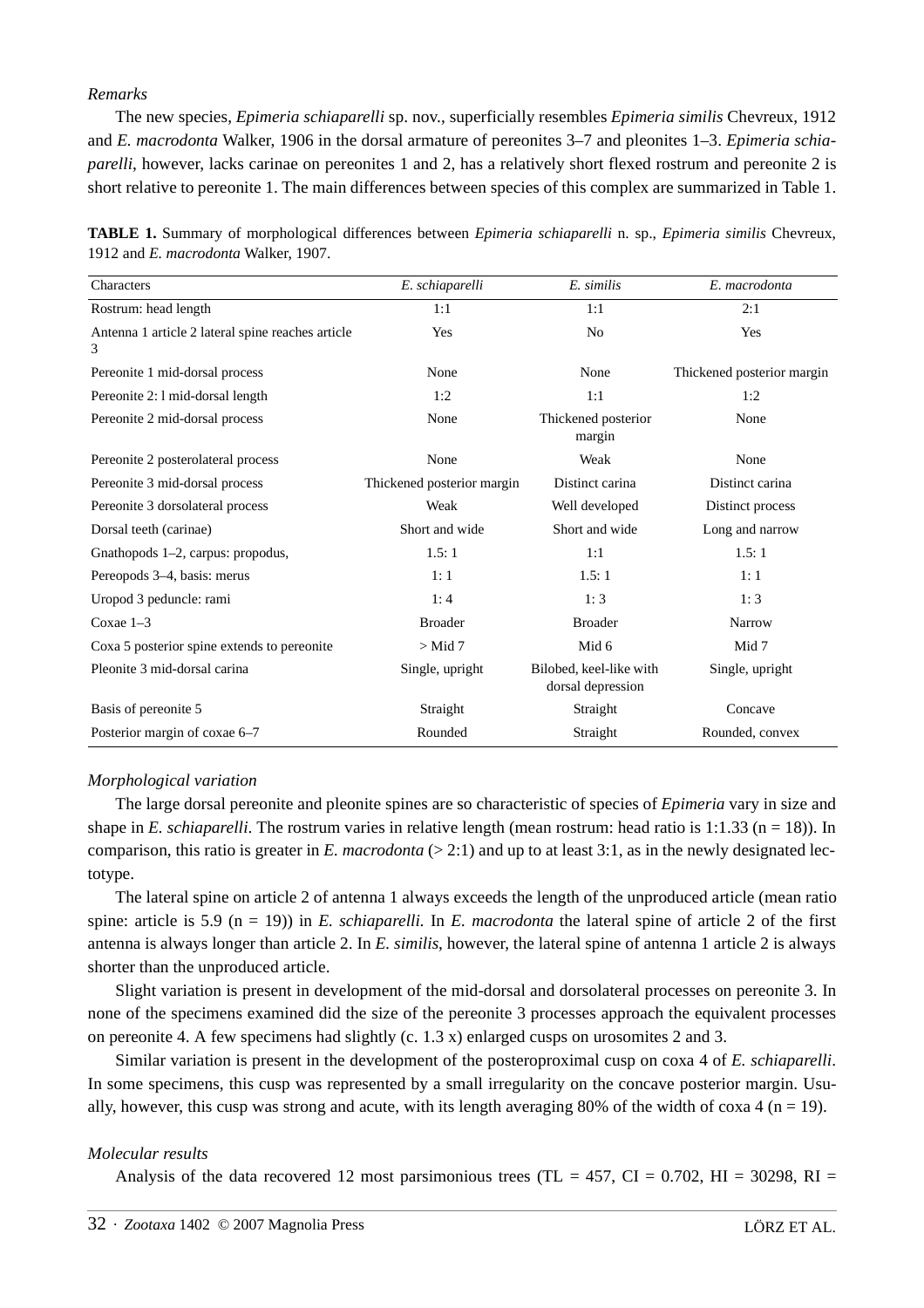$0.717$ , RC = 0.503). The strict consensus and bootstrap values greater than 50% are shown in Fig. 8. Analysis of the partial COI gene showed a 0–2.19% sequence divergence within the *E. schiaparelli* specimens (Table 2, Fig. 8) and that these specimens form a distinct clade within *Epimeria*. This divergence within *E. schiaparelli* is much less than this group's divergence from *E. macrodonta* (8.93–8.38%), the most closely related species. Divergences between other species were much larger (e.g., 12.02% divergence for *E. similis* and *E. macrodonta* (Table 2, Fig. 8)) further supporting the conspecificity of all specimens identified as *E. schiaparelli*, despite conspicuous variation in some morphological characters.

|                                                    | Accession      | E. reoproi A |       | $\, {\bf B}$                                                 | $\mathsf{C}$ | D | E | $\mathbf F$ | G | H | I | J | K | L |
|----------------------------------------------------|----------------|--------------|-------|--------------------------------------------------------------|--------------|---|---|-------------|---|---|---|---|---|---|
|                                                    | number         |              |       |                                                              |              |   |   |             |   |   |   |   |   |   |
| A—E. macrodonta AF451343                           |                | 10.75        |       |                                                              |              |   |   |             |   |   |   |   |   |   |
| $B$ — $E$ . similis                                | AF451346 11.66 |              | 12.02 |                                                              |              |   |   |             |   |   |   |   |   |   |
| C-E. schiaparelli<br>(NIWA18181)                   | AM176763 11.11 |              |       | 8.93 12.93                                                   |              |   |   |             |   |   |   |   |   |   |
| D-E. schiaparelli AM176764 11.48<br>(NIWA18184)    |                |              |       | 8.56 13.12 1.64                                              |              |   |   |             |   |   |   |   |   |   |
| E-E. schiaparelli AM398942 11.11<br>(NIWA18180)    |                |              |       | 8.38 12.57 0.55 1.09                                         |              |   |   |             |   |   |   |   |   |   |
| $F$ —E. schiaparelli AM176765 11.29<br>(NIWA18178) |                |              |       | 8.74 13.66 2.19 1.64 1.64                                    |              |   |   |             |   |   |   |   |   |   |
| G-E. schiaparelli AM176767 11.48<br>(NIWA18179)    |                |              |       | 8.56 13.12 1.28 1.09 0.73 1.64                               |              |   |   |             |   |   |   |   |   |   |
| H-E. schiaparelli AM176768 11.32<br>(NIWA18185)    |                |              |       | 8.40 12.78 0.73 0.91 0.18 1.46 0.55                          |              |   |   |             |   |   |   |   |   |   |
| I-E. schiaparelli<br>(NIWA18183)                   | AM176769 11.14 |              |       | 8.40 12.60 0.55 1.09 0.00 1.64 0.73 0.18                     |              |   |   |             |   |   |   |   |   |   |
| J-E. schiaparelli<br>(NIWA18198)                   | AM176770 11.32 |              |       | 8.40 12.96 1.46 0.18 0.91 1.46 0.91 0.73 0.91                |              |   |   |             |   |   |   |   |   |   |
| K-E. schiaparelli<br>(NIWA18195)                   | AM176771 11.32 |              |       | 8.76 13.69 2.19 1.82 1.64 0.18 1.82 1.64 1.64 1.64           |              |   |   |             |   |   |   |   |   |   |
| L-E. schiaparelli<br>(NIWA18199)                   | AM176772 11.34 |              |       | 8.59 12.81 0.73 1.28 0.18 1.83 0.92 0.37 0.18 1.10 1.83      |              |   |   |             |   |   |   |   |   |   |
| M-E. schiaparelli AM176773 11.14<br>(NIWA18194)    |                |              |       | 8.40 12.60 0.55 1.09 0.00 1.64 0.73 0.18 0.00 0.91 1.64 0.18 |              |   |   |             |   |   |   |   |   |   |

#### **TABLE 2.** Uncorrected genetic COI distances (549 bases analysed).

#### **Discussion**

*Validity of* Epimeria similis *and* E. macrodonta

The identities of *Epimeria macrodonta* and *E. similis* have long been confused. This confusion started with Walker's (1906) very short original description of *E. macrodonta*. Walker's (1907) later, more detailed description and illustrations of this species referred to four specimens from two collections from the Antarctic Peninsula that constitute the syntype series. Examination of the syntypes, now held at the Natural History Museum, London, revealed one dissected specimen with most mouthparts and coxae missing. Further, the largest of the four specimens (Natural History Museum, London, labelled "No 13") differs appreciably from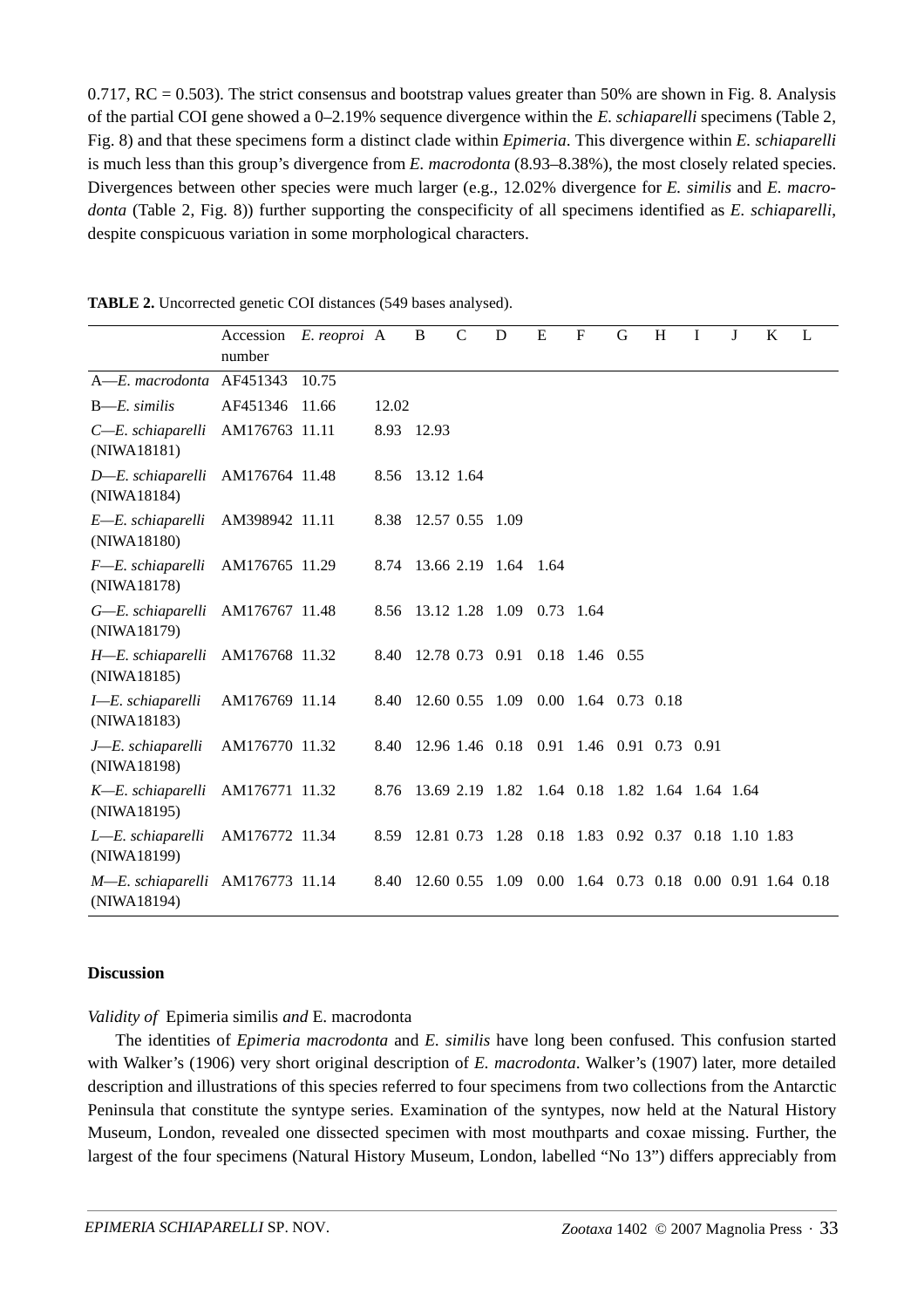the Walker's (1907) description of *E. macrodonta*. In particular, it lacks lateral teeth on pereonite 1, pereonite 1 is 1.5 x pereonite 2 in length (pereonite 2:1 is 1.2 x pereonite 1 in the illustrated specimen) and the carinae on pereonites 3–7 and urosomites 1–2 are broader and shorter than those of the illustrated specimen. The largest specimen is not the same species as illustrated by Walker, and the type series is a composite. We draw the conclusion that the type series comprises more than one species and therefore a lectotype designation is necessary to fix the identity of the species. The paralectotypes, including the 'large' specimen, are identified as *Epimeria* cf. *similis*, for which further genetic characterisation will hopefully give final clarification. Therefore, another specimen (Natural History Museum, London, labelled "J107") which closely resembles that described and illustrated by Walker (1907) is here designated the lectotype of *E. macrodonta*.

In erecting *E. similis,* Chevreux (1912) noted that it differed from *E. macrodonta* Walker, 1906 in several characters, including the presence of a dorsal carina on pereonite 2. The validity of this separation was supported by Schellenberg (1926) who added that *E. similis* possessed dorsolateral teeth on all pereonites. Subsequently, Barnard (1930) synonymised the two species, regarding many of Walker's (1907) and Chevreux's (1912) reported differences between the two as morphological variation. Despite making the synonymy, Barnard (1932) continued to identify two forms within *Discovery* expedition material: *E. macrodonta* forma *macrodonta* (one juvenile specimen from the Palmer Archipelago) and *E. macrodonta* forma *similis* (80 specimens from South Shetlands and the Palmer Archipelago).

Watling & Holman (1981) accepted Barnard's (1930) synonymy, identifying their northern Antarctic Peninsula material as *E. macrodonta* forma *similis*, and regarding as aberrant the one specimen (of 14) that bore a midventral tooth distally on antenna 1 peduncle article 2, and lacked a carina on pereonite 1.

Andres (1985) checked Barnard's (1932) *Discovery* material and subsequently regarded *E. similis* as a valid species. According to Andres (1985), *E. similis* is the only species of *Epimeria* with lateral teeth on all pereonites and pleonites, and lacking a dorsal carina on pereonite 2, whereas pereonites 1–2 are smooth in *E. macrodonta*. Andres (1985) may have not checked the type material of *E. macrodonta*, because the largest syntype does bear lateral teeth on pereonites 1–2 (contrasting with Walker's (1907) description and illustrations of *E. macrodonta*). The present investigation confirms the validity of *E. similis* based on type material in the Muséum national Histoire naturelle, Paris, genetic evidence, and from a better understanding of the intraspecific morphological variation within the closely related *E. schiaparelli*.

# *Distribution of* Epimeria macrodonta *complex species*

The distributions of the three species comprising the *Epimeria macrodonta* complex can now be clarified. *Epimeria macrodonta* appears to be limited to the Weddell Sea and the Antarctic Peninsula at 0–900 m depth, and has not been found in the Ross Sea (Andres 1985; present study). *Epimeria similis* is distributed throughout the eastern Antarctic and the Scotia area, inhabiting 165–420 m depth (Andres 1985). In comparison, *E. schiaparelli* has been found only in the Ross Sea, at 130–350 m depth.

#### *Variation and radiation of* Epimeria *cf.* similis

In addition to *E. schiaparelli*, the BioRoss Expedition 2004 collected more than 40 specimens of an *Epimeria* species that closely resembles *E. similis*. These specimens closely resemble *E. similis* morphologically, but had only a single acute process on coxa 4. These specimens also differed from *E. similis* in that the distal spines on antenna 1 peduncle articles 1–2 were shorter, pereonite 2 was longer and the acute lateral process on coxa 5 was shorter than in *E. similis*. Since subtle morphological distinctions have proven to be reliable in the distinction of *Epimeria* species, we have good evidence that we have another new species within the *Epimeria similis* complex. It is presently under study and the further genetic studies will reveal its phylogenetic position.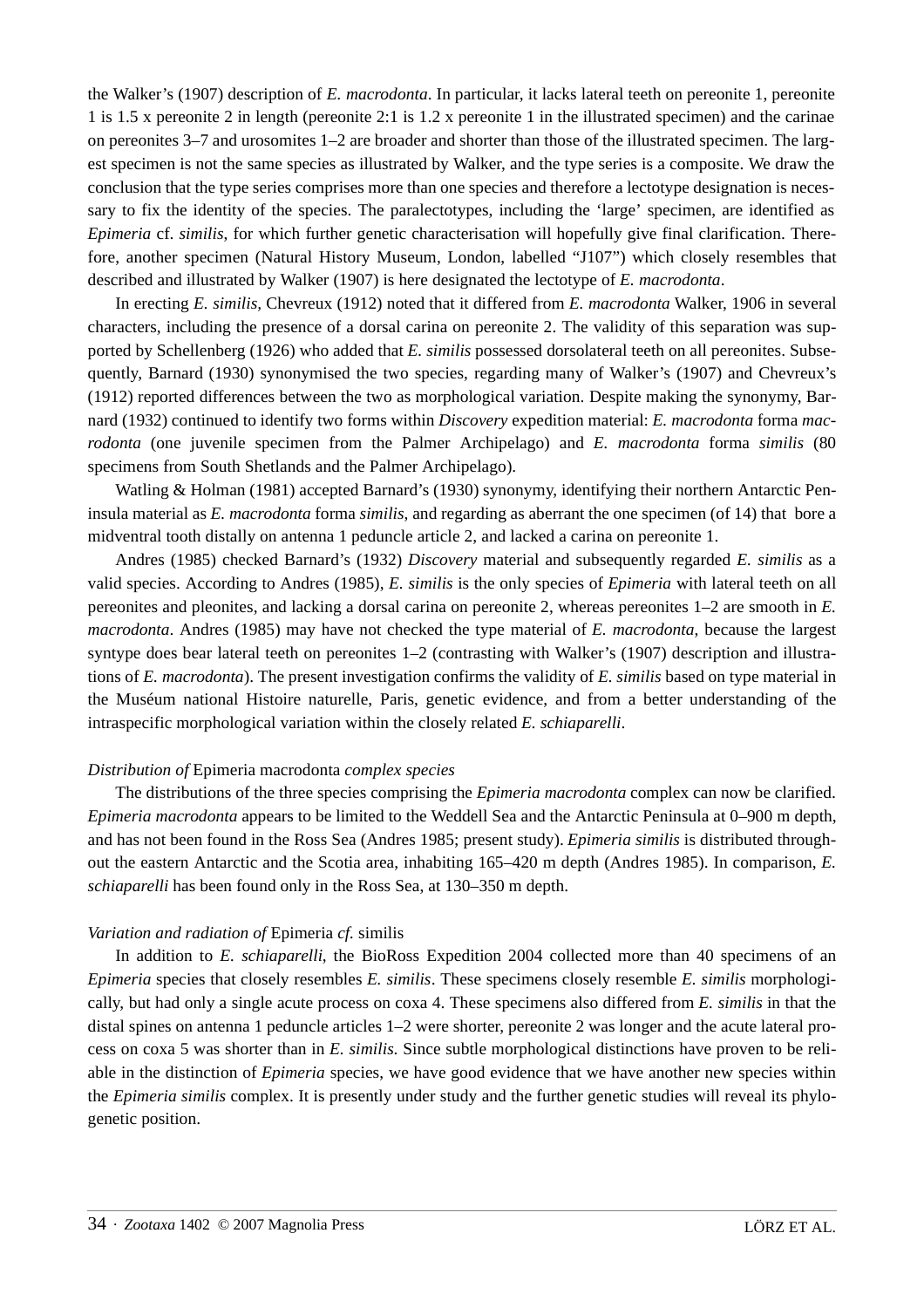# *Molecular data*

In a morphological analysis of Antarctic *Epimeria*, Lörz & Brandt (2004) noted that some species, such as *E. similis* and *E. robusta*, are highly variable morphologically. They suggested that recent speciation of the Epimeriidae had occurred in the Southern Ocean. Molecular data on the phylogeny of Antarctic *Epimeria* species (Lörz & Held 2004) supports the theory of recent speciation when Antarctica cooled, and after the Drake Passage formed.

The molecular data presented here clearly supports *E. schiaparelli* as a new species, with the nearest congeners, *E. macrodonta, E. reoproi* and *E. similis,* all showing greater than 8% sequence divergence. This level of sequence divergence is similar to that previously documented between species of *Epimeria* (see Lörz & Held 2004). In addition, Väinölä *et al*. (2001) observed 4.8–12.5% COI gene sequence divergences between species of the amphipod genus *Gammaracanthus* Bate, 1862. These interspecific data are consistent with our findings, which show a minimum interspecific divergence of 8.38% between *Epimeria* species. The intraspecific variation within the 11 specimens of *E. schiaparelli* sequenced was 0–2.19% sequence divergence, corroborating the validity of *E. schiaparelli* despite the small morphological differences observed.

# *Colouration*

Two colour patterns were recorded from freshly captured specimens of *E. schiaparelli* (Figs 7A, B). The most common form was a pattern of irregular orange patches (Fig. 7A), but five specimens (NIWA 18177– 18180) had distinctive red–orange bands when alive (Fig. 7B). Large and small specimens of both males and females had each colour pattern, so colouration was not size or sex related. The colour pattern was also independent of locality or depth of occurrence. Further, molecular data using the COI revealed that the different colour morphotypes do not form a separate clade and that the sequence differences between the two coloured forms (NIWA18180, NIWA18178 and NIWA18181) and the other morphotype (all other sequences) is the same as the interspecific divergence (0–2.19%). The sequence divergences within the colour morphotypes is 0.55–2.19% and the divergence within the non coloured morphotype is 0.0–1.83.



**FIGURE 7.** *Epimeria schiaparelli* sp. nov. Colour patterns. A, irregular orange patches, paratype, NIWA 18182; B, striped form, ovigerous female paratype, NIWA 18176.

## **Acknowledgements**

The material examined during the current study was obtained during a biodiversity survey of the northwestern Ross Sea and Balleny Islands undertaken by the National Institute of Water and Atmospheric Research and financed by the Ministry of Fisheries (Project ZBD200303). Thanks are due to the captain, officers, crew and scientific personnel of RV *Tangaroa*. We are especially grateful for Dr. Stefano Schiaparelli for photographing specimens in their live colours while on board ship. We are grateful to Miranda Lowe, The Natural History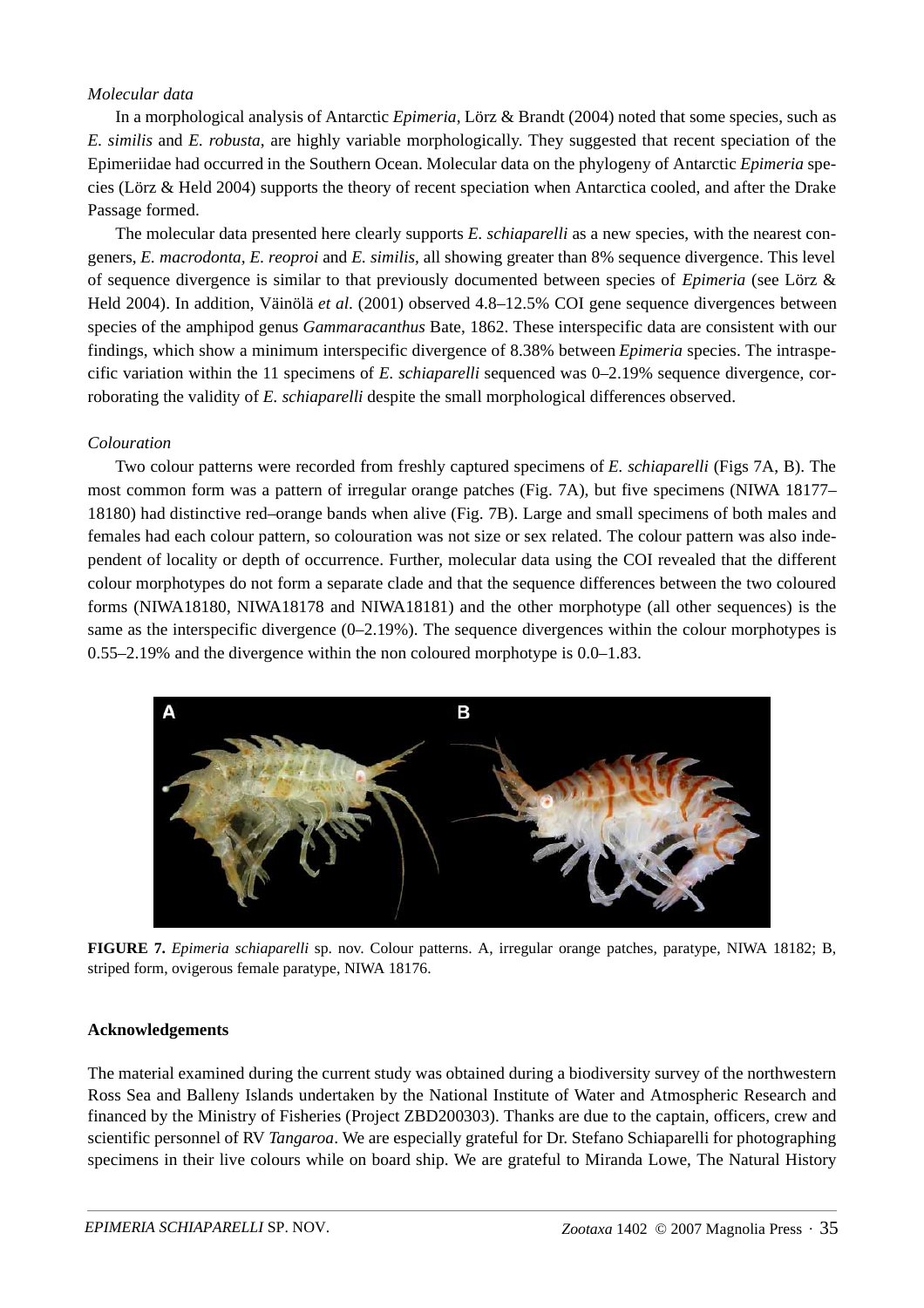Museum, London, and Dr. Danielle Defaye, Muséum National Histoire Naturelle, Paris, for the loan of *Epimeria* type material. We thank Dr. Niel Bruce (NIWA) for his critical comments on an earlier version of the paper and for heaps and heaps of clever, sophisticated, and repeated editorial assistance; and Kareen Schnabel (NIWA) for electronically inking four plates. We are also grateful for the friendly assistance in the genetic lab from Cara Brosnahan (NIWA) and Therese Cope (BAS). The authors Lörz and Fenwick received Fisheries Science Fund (FSF2004) for the taxonomic component of this research. The authors Lörz and Linse gratefully received an International Science and Technology (ISAT) Linkage fund to conduct the molecular work. The taxonomy work was partially funded through the Foundation for Research Science and Technology programme CO01X0502.



**FIGURE 8.** Strict consensus tree (n= 12 trees) of a maximum parsimony analysis based on 549 nucleotides from the COI gene (TL=  $457$ , CI=  $0.702$ , HI= 30298, RI=  $0.717$ , RC=  $0.503$ ). Numbers at branches indicate bootstrap support (1000 replicates) of over 50%.

## **References**

Andres, H. (1985) Die Gammaridea (Crustacea: Amphipoda) der Deutschen Antarktis-Expeditionen 1975/76 und 1977/ 78. 4. Acanthonotozomatidae, Paramphithoidae und Stegocephalidae. *Mitteilungen aus dem Hamburgischen Zoologischen Museum und Institut*, 82, 119–153.

Barnard, K. (1930) Amphipoda. British Antarctic ("*Terra Nova*") Expedition, 1910. *Natural History Report, Zoology*, 8(4), 307–454.

Barnard, K. (1932) Amphipoda. *Discovery Reports*, V, 1–326.